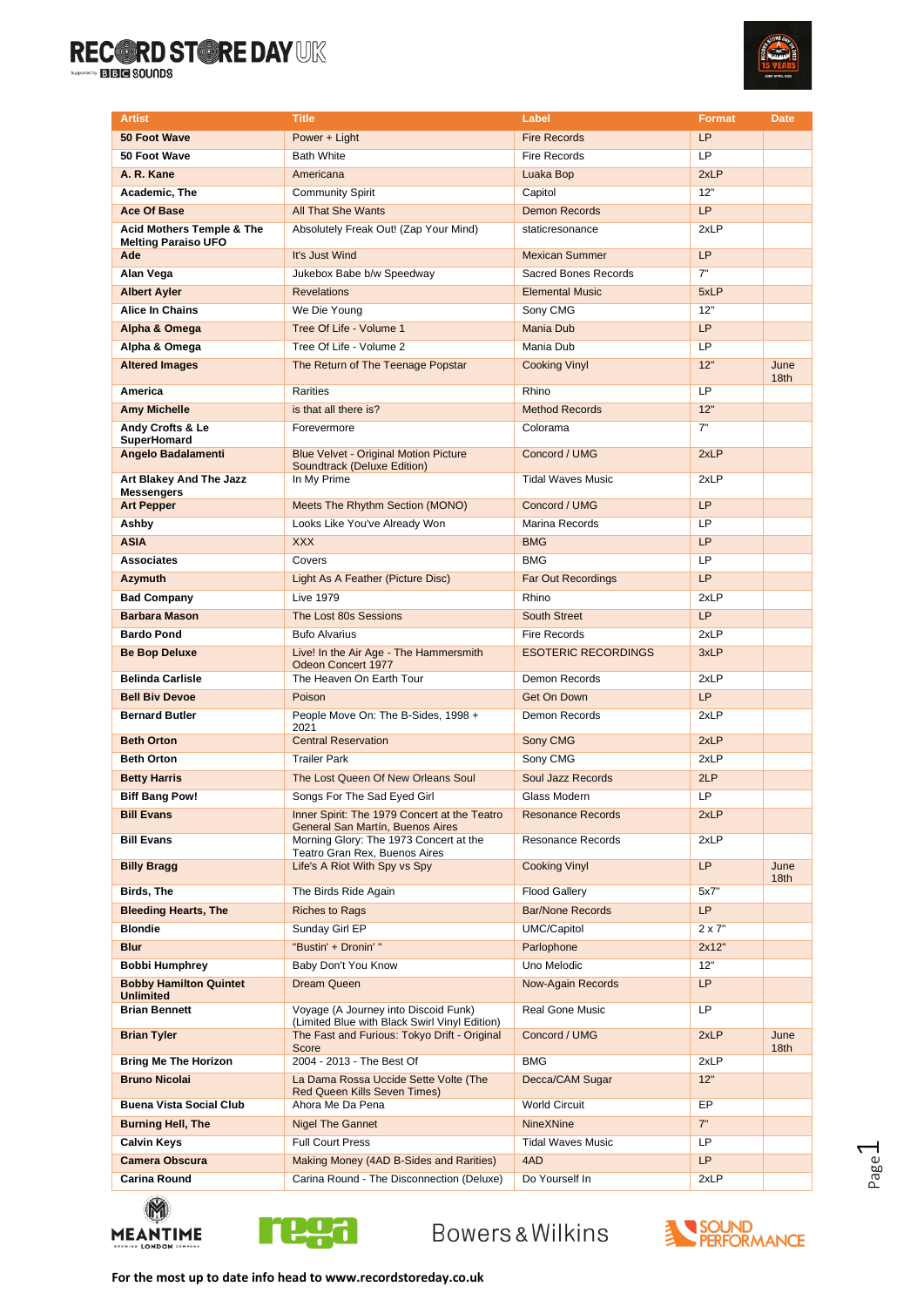

| <b>Carlton Melton</b>              | Out To Sea (Sailed on Edition)                                             | Agitated                                       | 2xLP                   |                          |
|------------------------------------|----------------------------------------------------------------------------|------------------------------------------------|------------------------|--------------------------|
| <b>Ceyleib People, The</b>         | Tanyet                                                                     | Jackpot Records                                | LP                     |                          |
| <b>Charles Mingus</b>              | The Lost Album From Ronnie Scott's                                         | <b>Resonance Records</b>                       | 3xLP                   |                          |
| <b>Charlie Mitchell</b>            | After Hours / Love Don't Come Easy                                         | Janus                                          | 7"                     |                          |
| <b>Chet Baker</b>                  | Live In Paris - The Radio France                                           | <b>Elemental Music</b>                         | 3xLP                   |                          |
| Chicago                            | Recordings 1983-1984<br>Chicago at Carnegie Hall, April 10, 1971           | Rhino                                          | 3xLP                   |                          |
| <b>Childish Gambino</b>            | Kauai                                                                      | Glassnote                                      | <b>LP</b>              |                          |
| Chrissi                            | Back In The Day                                                            | Virgin Music                                   | 10"                    |                          |
| <b>Christy Moore</b>               | Ride On                                                                    | Rhino                                          | <b>LP</b>              |                          |
| <b>Coldharbourstores</b>           | Coldharbourstores REMIXED                                                  | <b>Enraptured Records</b>                      | LP                     |                          |
| <b>Collective Soul</b>             | <b>Disciplined Breakdown</b>                                               | Concord / UMG                                  | LP                     | June                     |
|                                    |                                                                            |                                                |                        | 18th                     |
| <b>Commander Venus</b>             | The Uneventful Vacation                                                    | Concord / UMG                                  | LP                     |                          |
| Coolio                             | It Takes a Thief                                                           | <b>Tommy Boy Music</b>                         | 2xLP                   |                          |
| <b>Corinne Bailey Rae</b>          | The Sea                                                                    | UMC/EMI                                        | LP                     |                          |
| <b>Cranberries, The</b>            | <b>Remembering Dolores</b>                                                 | UMC/Island                                     | 2xLP                   |                          |
| Crass                              | Big A Little A / You're Already Dead                                       | One Little Independent Records                 | 12"                    |                          |
| Cure, The                          | Pornography                                                                | <b>UMC/Polydor</b>                             | Picture<br><b>Disc</b> |                          |
| <b>Cypress Hill</b>                | How I Could Just Kill A Man                                                | Sony CMG                                       | 10"                    |                          |
| <b>Dalis Car</b>                   | The Waking Hour                                                            | <b>Beggars Banquet</b>                         | <b>LP</b>              |                          |
| Damned, The                        | <b>Strawberries</b>                                                        | <b>BMG</b>                                     | LP                     |                          |
| Dan Jones                          | <b>OST Louis Theroux: My Scientology Movie</b>                             | <b>Wave Theory Records</b>                     | <b>LP</b>              |                          |
| Dan Jones                          | OST Shadow of the Vampire                                                  | <b>Wave Theory Records</b>                     | LP                     |                          |
| Dana Gillespie                     | <b>Foolish Seasons</b>                                                     | UMC/Decca                                      | <b>LP</b>              |                          |
| Darlene Love                       | The Many Sides of Love-The Complete<br><b>Reprise Recordings Plus!</b>     | <b>Real Gone Music</b>                         | LP                     |                          |
| <b>Dave Allen</b>                  | <b>DNA</b>                                                                 | <b>Diggers Factory</b>                         | <b>LP</b>              |                          |
| Dave Allen                         | The DNA of DMA                                                             | Themsay                                        | 12"                    |                          |
| <b>Dave Davies</b>                 | Kinked                                                                     | Green Amp Records / Red River<br>Entertainment | <b>LP</b>              |                          |
| <b>David Bowie</b>                 | <b>Brilliant Adventure</b>                                                 | Parlophone                                     | EP                     |                          |
| <b>David Bowie</b>                 | <b>Brilliant Adventure</b>                                                 | Parlophone                                     | <b>CD</b>              |                          |
| <b>David Bowie</b>                 | Toy E.P.                                                                   | Parlophone                                     | EP                     |                          |
| <b>David Bowie</b>                 | Toy E.P.                                                                   | Parlophone                                     | <b>CD</b>              |                          |
| David J with Tim Newman            | Analogue Excavations & Dream<br>Interpretations Volume 1                   | Glass Modern                                   | LP                     |                          |
| David J with Tim Newman            | <b>Analogue Excavations &amp; Dream</b><br><b>Interpretations Volume 2</b> | <b>Glass Modern</b>                            | LP                     |                          |
| Kevin Davy & The Inn House<br>Crew | Golden Brown (22 Medley)                                                   | Room In The Sky                                | 7"                     |                          |
| <b>Deacon Blue</b>                 | Raintown (35th anniversary)                                                | Sony CMG                                       | LP                     |                          |
| <b>Dead Famous People</b>          | Lost Person's Area                                                         | Fire Archive                                   | LP                     |                          |
| Deadmau5                           | Vexillology                                                                | <b>Play Records</b>                            | 2LP                    |                          |
| Deadmau5                           | <b>Full Circle</b>                                                         | Play Records                                   | 2LP                    |                          |
| Deep Heat                          | Do It Again / She's A Junkie (Who's The<br>Blame)                          | Cu-Wu                                          | 7"                     |                          |
| Def Leppard                        | High n Dry                                                                 | <b>UMC/Mercury</b>                             | Picture<br>Disc        |                          |
| <b>Del Shannon</b>                 | Rock On                                                                    | <b>Demon Records</b>                           | LP                     |                          |
| Delvon Lamarr Organ Trio           | Live In Loveland!                                                          | <b>Colemine Records</b>                        | 2xLP                   |                          |
| <b>Dermot Kennedy</b>              | Doves + Ravens                                                             | Island                                         | <b>LP</b>              |                          |
| <b>Dillinger Escape Plan</b>       | Dissociation                                                               | Cooking Vinyl                                  | LP                     |                          |
| <b>Dio</b>                         | Double Dose Of Donington - '83 & '87                                       | Niji/BMG                                       | LP                     | June<br>18 <sub>th</sub> |
| <b>Dire Straits</b>                | 40th Anniversary - Love Over Gold (half<br>speed).                         | <b>UMC/Mercury</b>                             | LP                     |                          |
| <b>Disciples, The</b>              | Imperial Dub - Volume 1                                                    | <b>Mania Dub</b>                               | <b>LP</b>              |                          |
| <b>Disciples, The</b>              | Imperial Dub - Volume 2                                                    | Mania Dub                                      | LP                     |                          |
| DJ Cam                             | Diggin                                                                     | <b>Attytude Records</b>                        | 12"                    |                          |
| DJ Fresh                           | Gold Dust                                                                  | <b>BBK</b>                                     | 12"                    | June                     |
| <b>Doctor Who</b>                  | Dead Air                                                                   | <b>Demon Records</b>                           | 2xLP                   | 18th                     |
| Donna Summer                       | Donna Summer                                                               | Driven By The Music                            | LP                     |                          |
| Doors, The                         | L.A. Woman Sessions                                                        | Rhino                                          | 4xLP                   |                          |
|                                    |                                                                            |                                                |                        |                          |





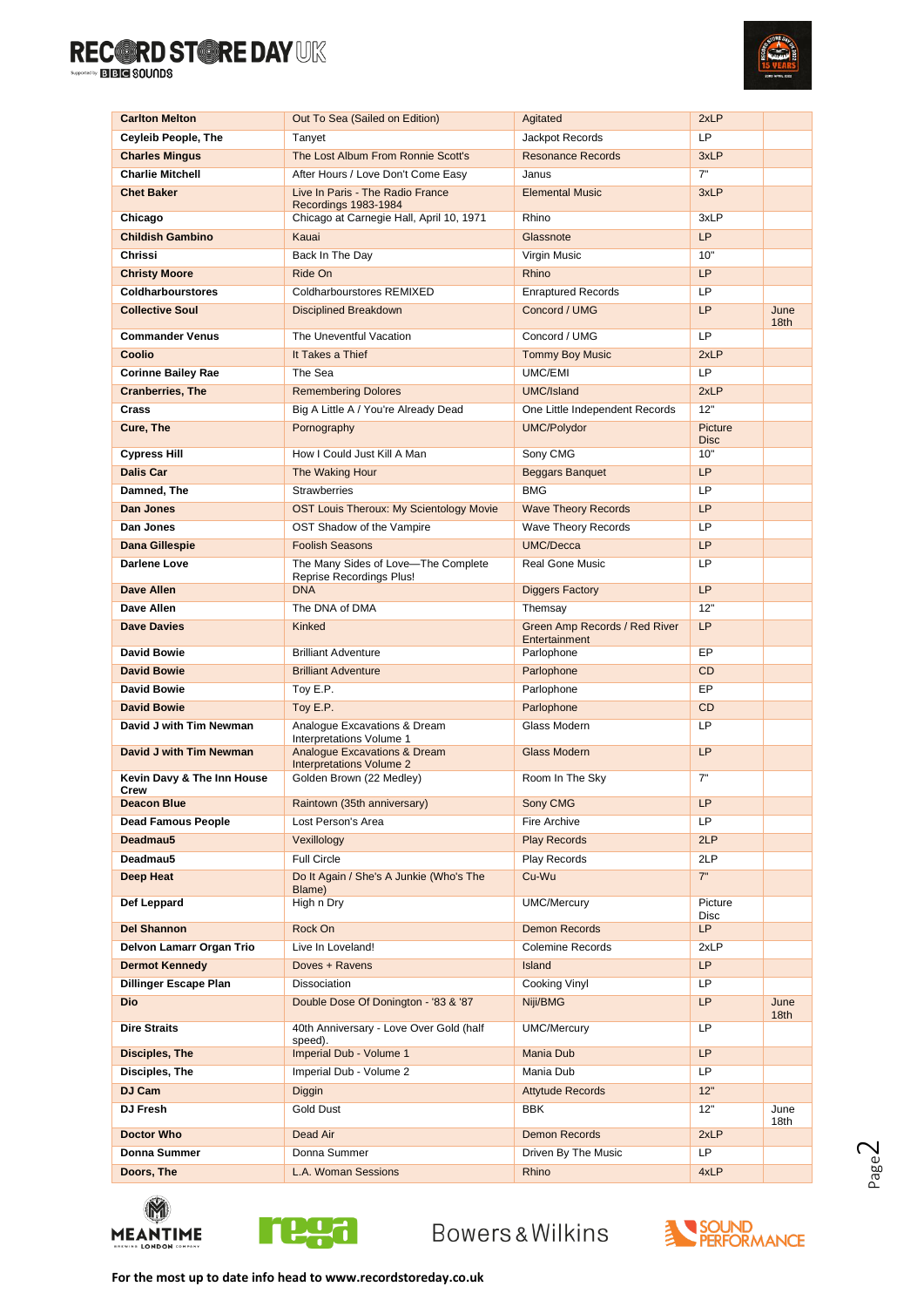

| Dudu Lima & João Bosco                                                   | O Ronco Da Cuíca / Incompatibilidade De<br>Gênios              | Far Out Recordings                    | 12"       |                          |
|--------------------------------------------------------------------------|----------------------------------------------------------------|---------------------------------------|-----------|--------------------------|
| <b>Durand Jones &amp; The</b>                                            | Power to The People                                            | <b>Colemine Records</b>               | 7"        |                          |
| <b>Indications</b><br><b>Dusty Springfield</b>                           | See All Her Faces 50th Anniversary                             | <b>UMC/Mercury</b>                    | 2LP       |                          |
| E. Lundquist                                                             | <b>Multiple Images</b>                                         | KingUnderground                       | <b>LP</b> |                          |
| Echo & The Bunnymen                                                      | B-Sides & Live (2001 - 2005)                                   | Demon Records                         | 2xLP      |                          |
| <b>Elaine Mai</b>                                                        | Home (Vinyl Edition)                                           | <b>Eva Magical Music Sounds</b>       | LP        |                          |
| <b>Electrified A.G.B.</b>                                                | Fly Away / Fly Away - Inst                                     | Dome City                             | 12"       |                          |
| <b>Electronic</b>                                                        | Remix Mini album                                               | Rhino                                 | <b>LP</b> |                          |
| <b>Elton John</b>                                                        | The Complete Thom Bell Sessions                                | <b>UMC/Mercury</b>                    | LP        |                          |
| <b>Elvis Presley</b>                                                     | Blondes, Brunes & Rousses (It Happened<br>At The World's Fair) | <b>LMLR</b>                           | LP        |                          |
| <b>Elvis Presley</b>                                                     | Les Disques En Or D'Elvis (Elvis' Golden<br>Record)            | <b>LMLR</b>                           | 3xLP      |                          |
| Emerson, Lake & Palmer                                                   | <b>Trilogy</b>                                                 | <b>BMG</b>                            | LP        | June<br>18 <sub>th</sub> |
| <b>Engineers, The</b>                                                    | Folly                                                          | Music On Vinyl                        | 10"       |                          |
| <b>Ennio Morricone</b>                                                   | Una pistola per Ringo / Il ritorno di Ringo                    | <b>BTF</b>                            | LP        |                          |
|                                                                          | <b>OST</b><br>Trio Infernale                                   |                                       | LP        |                          |
| <b>Ennio Morricone</b><br><b>Ennio Morricone/Chet Baker</b>              | I know I Will Lose You                                         | Rustblade<br>Moochin' About           | 10"       |                          |
| <b>Ennio Morricone</b>                                                   |                                                                | Wewantsounds                          | LP        | June                     |
|                                                                          | Sans Mobile Apparent                                           |                                       |           | 18th                     |
| <b>Erasure</b>                                                           | Ne:Ep                                                          | <b>Mute</b>                           | 12"       |                          |
| Erika de Casier                                                          | <b>The Sensational Remixes</b>                                 | 4AD                                   | LP        |                          |
| <b>Esther Marrow</b>                                                     | <b>Sister Woman</b>                                            | Concord / UMG                         | <b>LP</b> |                          |
| <b>Eunice Collins</b>                                                    | At The Hotel                                                   | Mod-Art                               | 7"        |                          |
| <b>Everlast</b>                                                          | <b>Whitey Ford Sings the Blues</b>                             | <b>Tommy Boy Music</b>                | 2xLP      |                          |
| <b>Everly Brothers</b>                                                   | Hey Doll Baby                                                  | Rhino                                 | <b>LP</b> |                          |
| <b>Everything But The Girl</b>                                           | Night And Day (40th Anniversary Edition)                       | <b>CHERRY RED RECORDS</b>             | EP        |                          |
| Farm, The                                                                | Groovy Train                                                   | <b>BMG</b>                            | 12"       | June<br>18th             |
| <b>Fatboy Slim</b>                                                       | Praise You / Right Here Right Now Remixes                      | <b>BMG / Skint</b>                    | <b>LP</b> | June<br>18th             |
| <b>Field Music</b>                                                       | Plumb                                                          | <b>Memphis Industries</b>             | LP        | June<br>18th             |
| Fir-Ya                                                                   | Crying In Iran / Keep On Tryin'                                | <b>Star-Glow</b>                      | 7"        |                          |
| Flame N' King & The Bold<br>Ones                                         | Ain't Nobody Jivein' (Get Up Get Down) /Ho                     | N.Y.C.S.                              | 7"        |                          |
| <b>Flash &amp; The Dynamics</b>                                          | <b>Happy Days</b><br>The New York Sound                        | Concord / UMG                         | LP        | June                     |
|                                                                          |                                                                |                                       | 7"        | 18th                     |
| <b>Foo Fighters</b>                                                      | Making A Fire/ Chasing Birds                                   | Columbia                              | 2LP       |                          |
| Fragma                                                                   | Toca                                                           | <b>Front Of House Recordings</b>      | LP        |                          |
| <b>Frankie and the Witch Fingers</b><br><b>Frankie Goes to Hollywood</b> | Frankie and the Witch Fingers<br><b>Altered Reels</b>          | <b>Greenway Records</b><br><b>UMC</b> | LP.       |                          |
| <b>Freddie Hubbard</b>                                                   | Music Is Here - Live At Maison de la Radio                     | Wewantsounds                          | 2xLP      | June                     |
|                                                                          | (ORTF), Paris 1973                                             |                                       |           | 18th                     |
| <b>Frightened Rabbit</b>                                                 | A Frightened Rabbit EP                                         | Atlantic                              | 12"       |                          |
| <b>Frightened Rabbit</b>                                                 | State Hospital                                                 | Atlantic                              | 12"       |                          |
| <b>Fun Boy Three</b>                                                     | The Best of                                                    | <b>Chrysalis Records</b>              | LP        | June<br>18th             |
| <b>Future</b>                                                            | DS <sub>2</sub>                                                | Sony CMG                              | LP        |                          |
| <b>Future Sound of London, The</b>                                       | <b>Rituals</b>                                                 | <b>FSOL Digital</b>                   | <b>LP</b> |                          |
| <b>Future Utopia</b>                                                     | 12 Questions After Dark                                        | 70Hz Recordings                       | LP        |                          |
| <b>Fuzzy Haskins</b>                                                     | <b>Radio Active</b>                                            | <b>Tidal Waves Music</b>              | <b>LP</b> |                          |
| <b>Gabriels</b>                                                          | <b>Bloodlines EP</b>                                           | Parlophone                            |           |                          |
| <b>Gerard Way</b>                                                        | <b>Hesitant Alien</b>                                          | <b>Warner Records</b>                 | LP        |                          |
| <b>Giant Giant Sand (Giant</b><br>Sand)                                  | Tucson (Deluxe edition)                                        | Fire Archive                          | 3xLP      |                          |
| <b>Ginger Wildheart</b>                                                  | Potatoes & You                                                 | <b>Round Records</b>                  | CD        |                          |
| <b>Glass Animals</b>                                                     | I Don't Wanna Talk (I Just Wanna Dance)                        | Polydor                               | 12"       |                          |
| <b>Go West</b>                                                           | Bangs & Crashes                                                | <b>Chrysalis Records</b>              | 2xLP      | June<br>18th             |
| Go! Team, The                                                            | Proof of Youth                                                 | Memphis Industries                    | <b>LP</b> |                          |
| Gojira                                                                   | Live at Brixton                                                | Rhino                                 | 2xLP      |                          |
| Golden Smog                                                              | On Golden Smog                                                 | Rhino                                 | <b>LP</b> |                          |
| Gong                                                                     | In the 70's                                                    | <b>LMLR</b>                           | 2xLP      |                          |





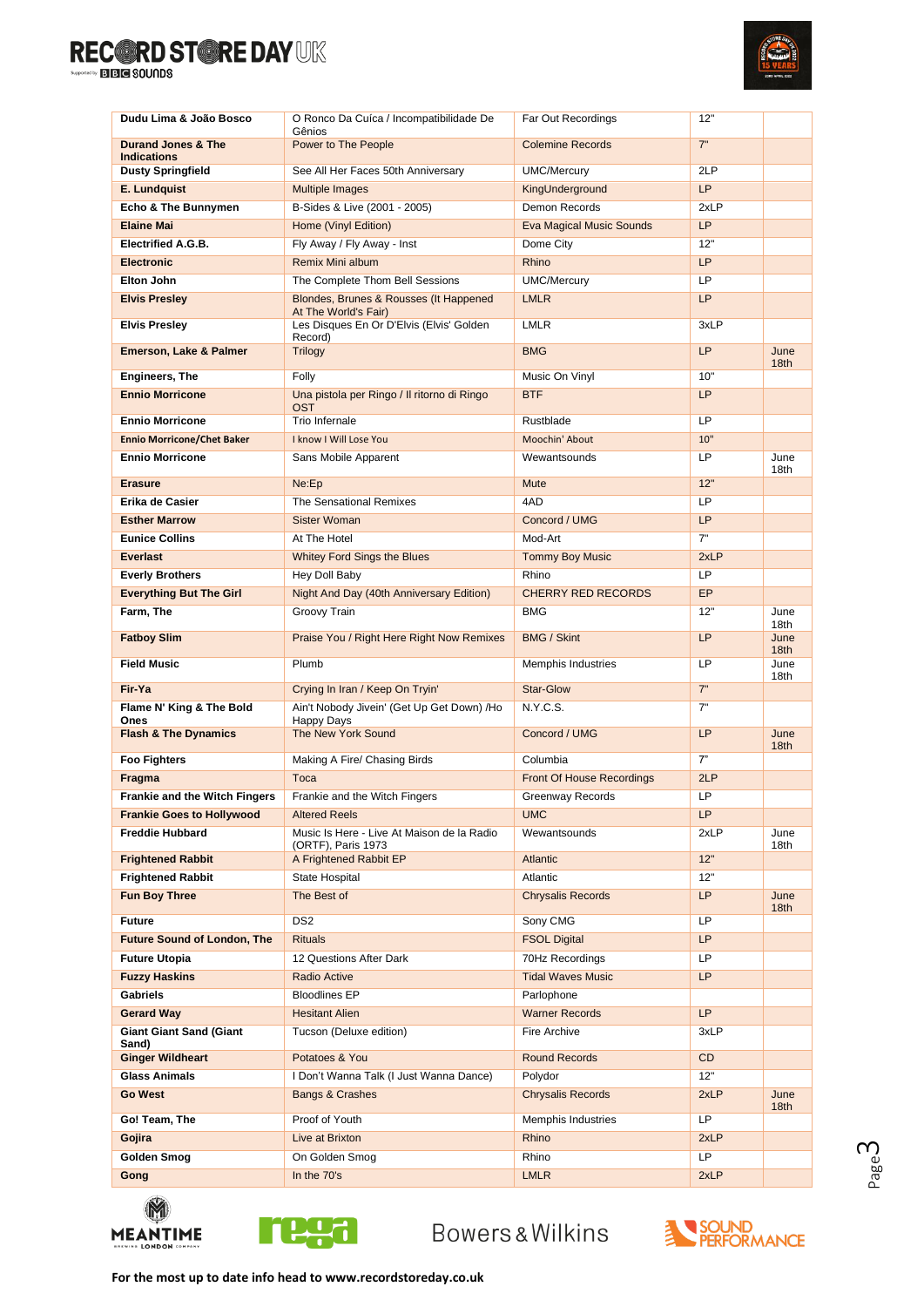

| <b>Gorgon City</b>                                               |                                                                                 | EMI                                                          | 12"         |                          |
|------------------------------------------------------------------|---------------------------------------------------------------------------------|--------------------------------------------------------------|-------------|--------------------------|
| <b>Graham Parker</b>                                             | Olympia - Remixes<br>Five Old Souls (Live)                                      |                                                              | <b>LP</b>   |                          |
|                                                                  | Can I Get A Soul Clap 'Fresh Out Of The                                         | 100% Records<br>Soul-O-Wax Inc                               | 7"          |                          |
| <b>Grand Wizard Theodore, The</b><br><b>Fantastic Romantic 5</b> | Pack                                                                            |                                                              |             |                          |
| <b>Grateful Dead</b>                                             | Wembley Empire Pool, London, England<br>4/8/72 (Live)                           | Rhino                                                        | 5xLP        |                          |
| Grouch, The                                                      | Show You The World                                                              | The Grouch Music                                             | 2xLP        |                          |
| <b>Groundhogs, The</b>                                           | Hogwash                                                                         | <b>Fire Records</b>                                          | 2xLP        |                          |
| <b>Guitar Ray</b>                                                | You're Gonna Wreck My Life / I Am Never<br>Gonna Break His Rules Again          | Shagg                                                        | 7"          |                          |
| <b>Gun Club, The</b>                                             | Live At The Hacienda '83                                                        | <b>LMLR</b>                                                  | <b>LP</b>   |                          |
| <b>Halestorm</b>                                                 | Back From The Dead                                                              | Atlantic                                                     | 7"          |                          |
| <b>Handsome Boy Modeling</b><br><b>School</b>                    | SoHow's Your Girl?                                                              | <b>Tommy Boy Music</b>                                       | 2xLP        |                          |
| <b>Happy Mondays</b>                                             | Uncle Dysfunktional (2020 Mix)                                                  | London Records                                               | 12"         |                          |
| <b>Harry Stone</b>                                               | Issues, 1                                                                       | Capitol                                                      | 12"         |                          |
| <b>Heartbreakers</b>                                             | the L.A.M.F demo sessions                                                       | Jungle Records                                               | <b>LP</b>   | June                     |
| <b>Hefner</b>                                                    | Maida Vale                                                                      | Where Its At Is Where You Are                                | <b>LP</b>   | 18th                     |
| <b>High Contrast</b>                                             | <b>True Colours</b>                                                             | <b>Highly Contrasting</b>                                    | 12"         |                          |
| <b>Holly Humberstone</b>                                         | The Walls Are Way Too Thin                                                      | Polydor                                                      | 12"         |                          |
| Home Boy And The C.O.L.                                          | Home Boy And The C.O.L.                                                         | <b>Tidal Waves Music</b>                                     | LP          |                          |
| <b>Howard McGhee Quintet, The</b>                                | <b>Title Music From The Connection</b>                                          | <b>Ikon</b>                                                  | <b>LP</b>   |                          |
| Human League, The                                                | The League Unlimited Orchestra                                                  | <b>UMC</b>                                                   | LP          |                          |
| <b>Human League, The</b>                                         | Don't You Want Me (Purple Disco Machine                                         | Positiva / EMI                                               | 12"         |                          |
|                                                                  | <b>Extended Remix)</b>                                                          |                                                              |             |                          |
| lan Dury & The Blockheads                                        | Ten More Turnips From The Tip                                                   | <b>BMG</b>                                                   | LP          |                          |
| Iggy Pop                                                         | Berlin 91                                                                       | <b>LMLR</b>                                                  | 2xLP        |                          |
| <b>III Most Wanted</b>                                           | Calm Down                                                                       | The Fever                                                    | 7"          |                          |
| <b>Ike &amp; Tina Turner</b>                                     | The Soul Of Tina Turner                                                         | <b>South Street</b>                                          | LP          |                          |
| Inn House Crew, The                                              | Luanda                                                                          | Room In The Sky                                              | 7"          |                          |
| Jacka, The                                                       | <b>Tear Gas</b>                                                                 | <b>The Artist Records</b>                                    | 2xLP        |                          |
| <b>James Blake</b>                                               | Covers                                                                          | Polydor/Republic US                                          | 12"         |                          |
| <b>Jamie Jones</b>                                               | Don't You Remember The Future                                                   | <b>Crosstown Rebels</b>                                      | 2x12"       |                          |
| Jasmine Minks, The                                               | The Jasmine Minks                                                               | Glass Modern                                                 | <b>LP</b>   |                          |
| <b>Jazz Sabbath</b>                                              | Vol. 2                                                                          | <b>Blacklake</b>                                             | LP+DVD      |                          |
| Jefferson Airplane                                               | Jefferson Airplane Live at The Monterey<br>International Pop Festival           | The Monterey International Pop<br><b>Festival Foundation</b> | 12"         |                          |
| JennyLee                                                         | <b>Heart Tax</b>                                                                | Jenny's Recordings                                           | <b>LP</b>   |                          |
| <b>Jessie Ware</b>                                               | Devotion (The Gold Edition) - 10th<br>anniversary                               | UMC/Island                                                   | 2xLP        |                          |
| <b>Jesus Jones</b>                                               | Scratched - Unreleased Rare Tracks &<br><b>Remixes</b>                          | <b>Demon Records</b>                                         | 2xLP        |                          |
| Jimmy James & The<br>Vagabonds / Sonya Spence                    | This Heart Of Mine/Let Love Flow On                                             | Deptford Northern Soul Club<br>Records                       | 7"          | June<br>18th             |
| Jo Dog and Paul Black's<br><b>Sonic Boom</b>                     | Everybody Rains On My Parade                                                    | <b>Black City Records</b>                                    | LP (Black)  |                          |
| Jo Dog and Paul Black's<br>Sonic Boom                            | Everybody Rains On My Parade                                                    | <b>Black City Records</b>                                    | LP (Red)    |                          |
| Joan Jett & The Blackhearts                                      | <b>Acoustics</b>                                                                | Sony CMG                                                     | <b>LP</b>   |                          |
| John Murry                                                       | The Graceless Age                                                               | Rubyworks                                                    | LP          |                          |
| <b>John Williams</b>                                             | The Cowboys - Original Soundtrack                                               | Concord / UMG                                                | 2xLP        | June<br>18 <sub>th</sub> |
| <b>John Williams</b>                                             | Lost In Space: Title Themes from the Hit TV<br>Series                           | Spacelab9                                                    | LP          |                          |
| <b>Johnny Marr</b>                                               | Spirit Power & Soul (Vince Clarke Remix)                                        | <b>BMG</b>                                                   | 12"         |                          |
| Jon Hopkins                                                      | <b>Contact Note</b>                                                             | Just Music                                                   | LP.         |                          |
| Jonathan Richman and The<br><b>Modern Lovers</b>                 | <b>Modern Lovers 88</b>                                                         | Concord / UMG                                                | LP.         |                          |
| Joni Mitchell                                                    | Blue 50: Demos, Outtakes And Live Tracks<br>From Joni Mitchell Archives, Vol. 2 | Rhino                                                        | LP          |                          |
| <b>Jonny Trunk</b>                                               | The A Z Of British Record Shop Bags                                             | <b>TRUNK</b>                                                 | <b>BOOK</b> |                          |
| Joseph Cotton                                                    | Zoom Zoom Shaka Tacka                                                           | Room In The Sky                                              | LP          |                          |
| <b>Joss Stone</b>                                                | LP <sub>1</sub>                                                                 | Surfdog Records Inc.                                         | 12"         |                          |
| Joyce with Mauricio Maestro                                      | Feminina                                                                        | Far Out Recordings                                           | 12"         |                          |
| <b>Jungle Brothers, The</b>                                      | Jimbrowski / On The Run                                                         | Warlock                                                      | 7"          |                          |
| <b>Karen Dalton</b>                                              |                                                                                 |                                                              |             |                          |
|                                                                  | Shuckin' Sugar                                                                  | Delmore Recording Society, INC                               | LP          |                          |





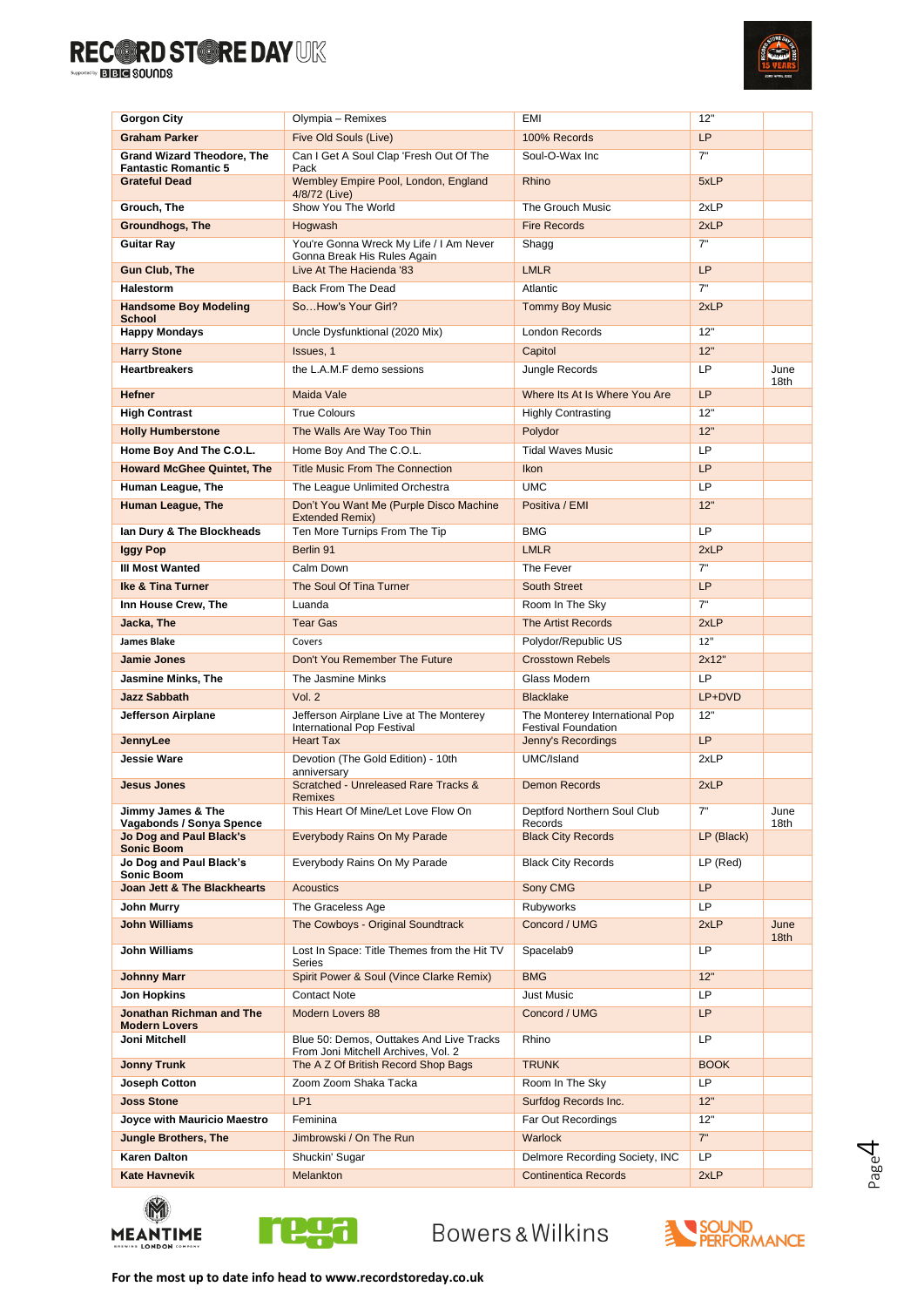

| <b>Kathryn Williams</b>                         | Introduction                                                         | One Little Independent Records         | LP                        |                          |
|-------------------------------------------------|----------------------------------------------------------------------|----------------------------------------|---------------------------|--------------------------|
| <b>Katy J Pearson</b>                           | <b>Waiting For The Day</b>                                           | <b>Heavenly Recordings</b>             | LP                        |                          |
| Keane                                           | Keane                                                                | Island                                 | 10"                       |                          |
| <b>Keith Richards</b>                           | Talk Is Cheap/Live At The Palladium -<br>Double Cassette             | <b>Mindless Records</b>                | <b>Double</b><br>Cassette | June<br>18 <sub>th</sub> |
| Kenny Lynch                                     | Half The Day's Gone and We Haven't<br>Earne'd a Penny [Album]        | Satril                                 | LP                        |                          |
| <b>Kevin Rowland</b>                            | My Beauty                                                            | <b>CHERRY RED RECORDS</b>              | 12"                       |                          |
| Kinks, The                                      | <b>Waterloo Sunset</b>                                               | BMG                                    | 12"                       | June<br>18th             |
| <b>Kirk Hammett</b>                             | Portals                                                              | <b>Blackened Recordings</b>            | 12" EP & CD               |                          |
| Kraan                                           | Psychedelic Man                                                      | 36 Music                               | LP                        |                          |
| L'Impératrice                                   | <b>Vanille Fraise</b>                                                | Microglima                             | 12"                       |                          |
| La Femme                                        | Paradigmes : Suppléments                                             | Disque Pointu                          | LP                        |                          |
| La Luz                                          | La Luz - Instrumentals                                               | <b>Hardly Art</b>                      | LP                        |                          |
| Lady Blackbird                                  | Did Somebody Make A Fool Outta You/It's<br>Not That Easy             | <b>Foundation Music</b>                | 7"                        |                          |
| <b>Las Vegas Connection</b>                     | Running Back To You / Can't Nobody Love<br>Me Like You Do            | Hep' Me                                | 7"                        |                          |
| Laura Nyro                                      | Trees Of The Ages: Laura Nyro Live In<br>Japan                       | Omnivore                               | <b>LP</b>                 |                          |
| <b>Les Baxter</b>                               | Que Mango                                                            | <b>Vinyl Exotica</b>                   | <b>LP</b>                 |                          |
| <b>Lester Tipton/ Edward</b><br><b>Hamilton</b> | This Won't Change/Baby Don't You Weep                                | Deptford Northern Soul Club<br>Records | 7"                        | June<br>18th             |
| Levellers, The                                  | Zeitgeist (Picture Disc)                                             | On The Fiddle                          | <b>LP</b>                 |                          |
| Lida Husik                                      | Fly Stereophonic                                                     | <b>Tongue Master</b>                   | <b>LP</b>                 |                          |
| <b>Linda Hoover</b>                             | I Mean To Shine                                                      | Omnivore                               | <b>LP</b>                 | June<br>18 <sub>th</sub> |
| <b>Lou Reed</b>                                 | I'm So Free: 1971 RCA Demos                                          | Sony CMG                               | LP                        |                          |
| <b>Lou Reed and Kris</b>                        | The Bottom Line Archive Series: In Their                             | THE BOTTOM LINE RECORD                 | 3xLP                      |                          |
| Kristofferson<br>Luciano Luciani Y Sus          | Own Words: With Vin Scelsa (3LP)<br>Mulata Vamos A La Salsa          | <b>COMPANY</b><br>Vampisoul            | <b>LP</b>                 |                          |
| <b>Mulatos</b><br>Luke Haines, Peter Buck and   | Wild Companion (The Beat Poetry For                                  | <b>CHERRY RED RECORDS</b>              | 12"                       |                          |
| <b>Jacknife Lee</b><br>Lumineers, The           | <b>Survivalists Dubs)</b><br>Brightside (acoustic)                   | Decca                                  | 12"                       |                          |
| <b>Maccabees</b>                                | Colour It In                                                         | <b>UMC</b>                             | <b>LP</b>                 |                          |
| <b>Madness</b>                                  | <b>Baggy Trousers</b>                                                | <b>BMG</b>                             | 12"                       | June                     |
| <b>Madonna</b>                                  | Who's That Girl / Causing a Commotion<br>35th Anniversary            | Rhino                                  | 12"                       | 18th                     |
| Mal-One                                         | It's All Punk Dub                                                    | Punk Art                               | LP                        |                          |
| <b>Mansun</b>                                   | <b>Attack Of The Grey Lantern</b>                                    | <b>Kscope</b>                          | <b>LP</b>                 |                          |
| Marco Beltrami                                  | Mimic - Original Soundtrack                                          | Concord / UMG                          | LP                        | June<br>18th             |
| <b>Maria McKee</b>                              | <b>Peddlin' Dreams</b>                                               | <b>AFAR</b>                            | <b>LP</b>                 |                          |
| Mariah Carey                                    | #1's                                                                 | Sony CMG                               | LP.                       |                          |
| <b>Marta Acuna</b>                              | Dance Dance Dance                                                    | P&P                                    | 7"                        |                          |
| Mary Lou Lord                                   | She'd Be A Diamond                                                   | Fire Records                           | 2xLP                      |                          |
| Max Roach                                       | We Insist!                                                           | Candid/Exceleration                    | 2xLP                      |                          |
| Meier, Dieter/The Young Gods                    | Schüüfele / Did You Miss Me (Dub Spencer<br>& Trance Hill Remixes)   | Echo Beach                             | 7"                        |                          |
| <b>Melanie C</b>                                | Northern Star                                                        | <b>UMC/EMI</b>                         | 2xLP                      |                          |
| Metronomy                                       | Posse EP Volume 1                                                    | Because Music                          | 12"                       |                          |
| <b>Michael Chapman</b>                          | The Man Who Hated Mornings                                           | Mooncrest                              | LP                        |                          |
| <b>Mike Oldfield</b>                            | <b>Tubular Bells II</b>                                              | Rhino                                  | LP.                       |                          |
| <b>Mikey Dread</b>                              | The Gun / Jah Jah Style                                              | Music On Vinyl                         | 10"                       |                          |
| <b>Miles Davis</b>                              | Live In Montreal, July 7, 1983                                       | Sony CMG                               | 2xLP                      | June<br>18th             |
| Moons, The                                      | <b>Stand With Me</b>                                                 | Colorama                               | 7"                        |                          |
| Morcheeba                                       | <b>Blackest Blue The Remixes</b>                                     | Fly Agaric Records                     | 12"                       | June<br>18th             |
| <b>Motorhead</b>                                | The Lost Tapes Vol.2                                                 | <b>BMG</b>                             | 2xLP                      |                          |
| Muffs, The                                      | New Improved Kim Shattuck Demos                                      | Omnivore                               | LP                        |                          |
| mxmtoon                                         | true colors (from Life is Strange)                                   | mxmtoon                                | LP                        |                          |
| <b>NEIKED x Mae Muller x Polo</b><br>G          | <b>Better Days</b>                                                   | Capitol                                | 12"                       |                          |
| <b>Nick Cave &amp; The Bad Seeds</b>            | <b>Live Seeds</b>                                                    | <b>BMG / Mute</b>                      | 2xLP                      |                          |
| <b>Nick Lowe</b>                                | Wireless World (Transparent Green with<br><b>Black Sweirl Vinyl)</b> | Yep Roc Records                        | LP.                       |                          |
|                                                 |                                                                      |                                        |                           |                          |





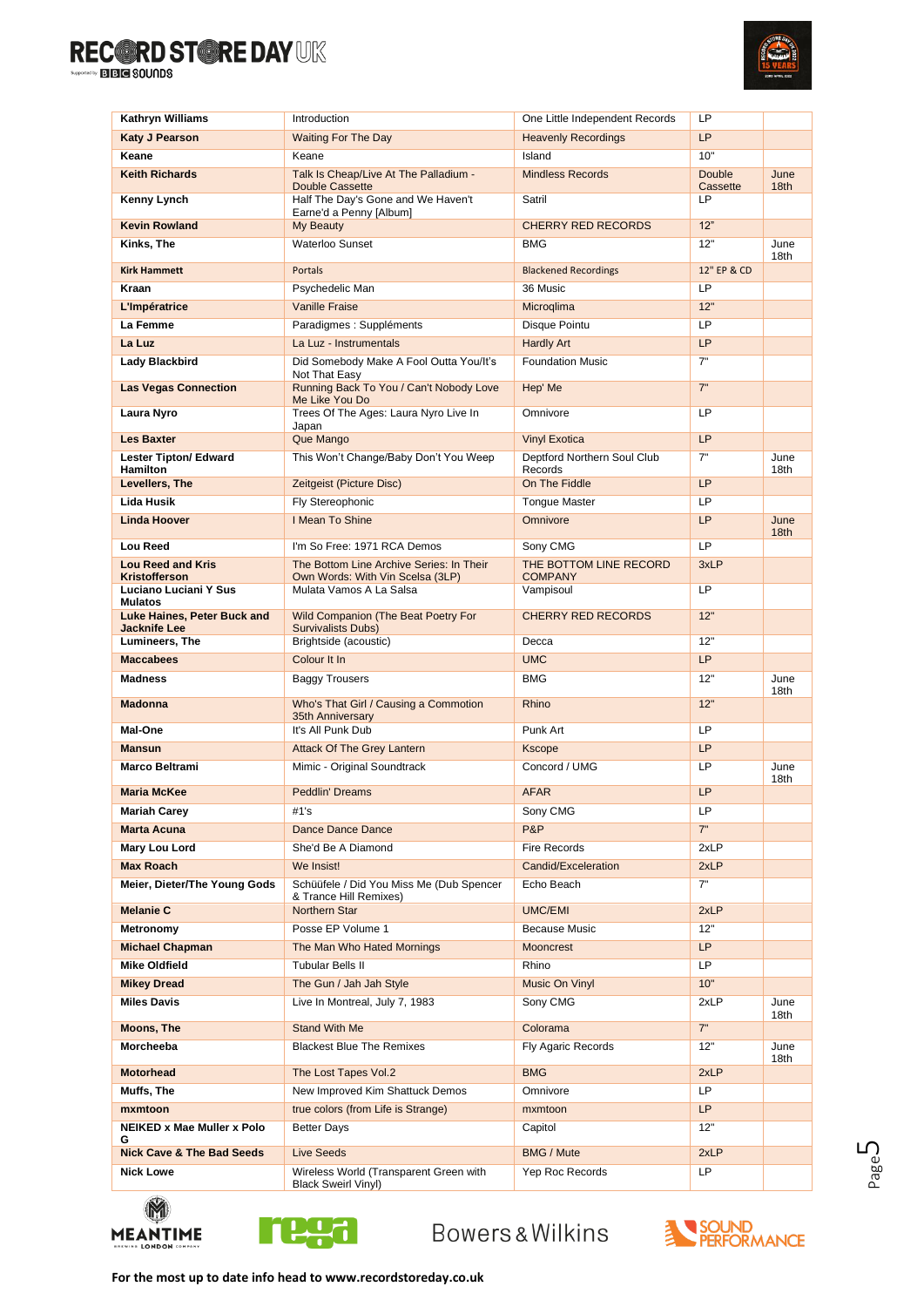

| <b>Nick Mono</b>                                                | The Sun Won't Stay After Summer                                 | Parlophone                              | 7"          |                          |
|-----------------------------------------------------------------|-----------------------------------------------------------------|-----------------------------------------|-------------|--------------------------|
| <b>Nico</b>                                                     | Camera Obscura                                                  | Beggars Banguet                         | LP          |                          |
| <b>Night Beats</b>                                              | Live at Valentine                                               | <b>Fuzz Club</b>                        | <b>LP</b>   | June<br>18th             |
| Nightingales, The                                               | <b>Hysterics</b>                                                | Call of the Void                        | 2xLP        |                          |
| <b>Nirvana (1965)</b>                                           | <b>Secrets</b>                                                  | <b>Madfish</b>                          | <b>LP</b>   |                          |
| Noel Gallagher's High Flying<br><b>Birds</b>                    | Magic Secrets #1                                                | Sour Mash Records                       | 7"          |                          |
| <b>Nova Cheq &amp; Samurai Breaks</b>                           | <b>HOOVERSOUND PRESENTS: Nova Cheq</b><br>& Samurai Breaks      | <b>HOOVERSOUND</b><br><b>RECORDINGS</b> | 12"         |                          |
| Offspring, The                                                  | <b>Greatest Hits</b>                                            | Round Hill                              | LP          |                          |
| Opeth                                                           | My Arms Your Hearse                                             | <b>Candlelight Records</b>              | <b>LP</b>   |                          |
| <b>OST John Barry</b>                                           | The Tamarind Seed                                               | Silva Screen                            | 2xLP        |                          |
| <b>OST John Carpenter</b>                                       | Escape From New York (main Theme)                               | Silva Screen                            | 7"          |                          |
| <b>OST Mark Isham</b>                                           | The Hitcher                                                     | Silva Screen                            | LP          |                          |
| <b>OST Ronald Binge</b>                                         | Sailing By (Theme from BBC Radio 4<br>Shipping forecast)        | <b>Vinyl Exotica</b>                    | 7"          |                          |
| <b>Otto Kentrol</b>                                             | No Mistakes                                                     | Modern Harmonic                         | 2xLP        |                          |
| <b>Paradise Lost</b>                                            | Gothic live at Roadburn 2016                                    | Paradise Lost                           | 12"         |                          |
| <b>Patti Smith</b>                                              | Curated by Record Store Day                                     | Sony CMG                                | <b>LP</b>   |                          |
| <b>Paul Butterfield Blues Band,</b><br><b>The</b>               | The Original Lost Elektra Sessions                              | Run Out Groove                          | 3xLP        |                          |
| <b>Paul McCartney</b>                                           | Women and Wives                                                 | Capitol                                 | 12"         |                          |
| Pearl Jam                                                       | Live On Two Legs                                                | Sony CMG                                | 2xLP        | June<br>18 <sub>th</sub> |
| <b>Pearls Before Swine</b>                                      | The Exaltation of Tom Rapp                                      | Earth Recordings                        | <b>LP</b>   |                          |
| <b>Pete Townshend's Deep End</b>                                | Album title : Face The Face                                     | <b>Mercury Studios</b>                  | <b>LP</b>   |                          |
| <b>Peter Gabriel</b>                                            | Live Blood                                                      | Real World                              | LP          | June<br>18th             |
| <b>Peter Tosh</b>                                               | <b>Complete Captured Live</b>                                   | Rhino                                   | 2xLP        |                          |
| <b>Phil Lynott</b>                                              | The Philip Lynott Album                                         | <b>UMC/Mercury</b>                      | <b>LP</b>   |                          |
| <b>PinkPantheress</b>                                           | To Hell With It                                                 | Parlophone                              | 12"         |                          |
| <b>Pixies</b>                                                   | Live From Coachella 2004                                        | Demon Records                           | 2xLP        |                          |
| Polica                                                          | <b>Give You The Ghost</b>                                       | <b>Memphis Industries</b>               | <b>LP</b>   |                          |
| <b>Pretty Reckless</b>                                          | Going To Hell                                                   | Cooking Vinyl                           | LP          |                          |
| <b>Primal Scream</b>                                            | Shine Like Stars (Weatherall mix)                               | Sony CMG                                | 12"         |                          |
| <b>Prince</b>                                                   | The Gold Experience Deluxe                                      | Sony CMG                                | 2xLP        | June<br>18th             |
| <b>Prince Lincoln Thompson</b><br><b>The &amp; Royal Rasses</b> | <b>Humanity</b>                                                 | <b>Burning Sounds</b>                   | LP          |                          |
| <b>Proclaimers, The</b>                                         | Sunshine on Leith (2011 Remaster)                               | Rhino                                   | 2xLP        |                          |
| Prodigy, The                                                    | The Day Is My Enemy Remix Album                                 | <b>Cooking Vinyl</b>                    | <b>LP</b>   |                          |
| Ramones                                                         | The Sire LPs 1981-1989                                          | Rhino                                   | 7xLP        |                          |
| <b>Rationals, The</b>                                           | The Rationals                                                   | <b>Prudential Music Group</b>           | LP          |                          |
| <b>Ray Charles</b>                                              | Genius Loves Company (RSD Edition)                              | Tangerine/Exceleration                  | LP.         |                          |
| <b>Rebecca Vasmant</b>                                          | Dance Yourself Free EP                                          | <b>Tru Thoughts</b>                     | 12"         |                          |
| <b>Reigning Sound</b>                                           | Memphis In June                                                 | Merge Records                           | LP          |                          |
| <b>Rentals, The</b>                                             | <b>The Midnight Society</b>                                     | Death Waltz Recording Co.               | LP          |                          |
| <b>Replacements, The</b>                                        | Unsuitable for Airplay: The Lost KFAI<br>Concert                | Rhino                                   | 2xLP        |                          |
| <b>Residents, The</b>                                           | WARNING: UNINC (TITLE TBC) 1971-1972<br>Live and Unincorporated | <b>NEW RALPH</b>                        | 2xLP        |                          |
| <b>Rex Orange County</b>                                        | Apricot Princess 5 Year Anniversary Edition                     | <b>Rex Orange County</b>                | 2xLP        |                          |
| <b>Rick Astley</b>                                              | <b>Whenever You Need Somebody</b>                               | <b>BMG</b>                              | <b>LP</b>   |                          |
| <b>Rizzle Kicks</b>                                             | Stereo Typical                                                  | UMC/Island                              | LP          |                          |
| <b>Rob</b>                                                      | Rob (Funky Way)                                                 | Mr Bongo                                | LP          |                          |
| <b>Robert Lester Folsom</b>                                     | Music and Dreams                                                | Anthology                               | LP          |                          |
| <b>Roddy Woomble</b>                                            | Architecture In LA / Atlantic Photography                       | A Modern Way                            | 7"          |                          |
| <b>Rolling Stones, The</b><br><b>Ron Sexsmith</b>               | More Hot Rocks (Big Hits & Fazed Cookies)                       | UMC/ABKCO                               | 2xLP<br>LP  |                          |
|                                                                 | Long Player Late Bloomer                                        | <b>Cooking Vinyl</b><br><b>UMC</b>      |             |                          |
| <b>Rory Gallagher</b><br><b>Ryan Hamilton</b>                   | San Diego '74<br>1221                                           | <b>Wicked Cool Records</b>              | 2xLP<br>12" |                          |
| Sam Fender                                                      | Alright/The Kitchen (Live)                                      | Polydor                                 | 7"          |                          |
| <b>Sam Smith</b>                                                | Nirvana                                                         | Capitol                                 | 12"         |                          |
| <b>Sampa The Great</b>                                          | Birds And The BEE9                                              | Big Dada                                | LP          | June                     |
|                                                                 |                                                                 |                                         |             | 18th                     |





**Bowers & Wilkins** 



Page ص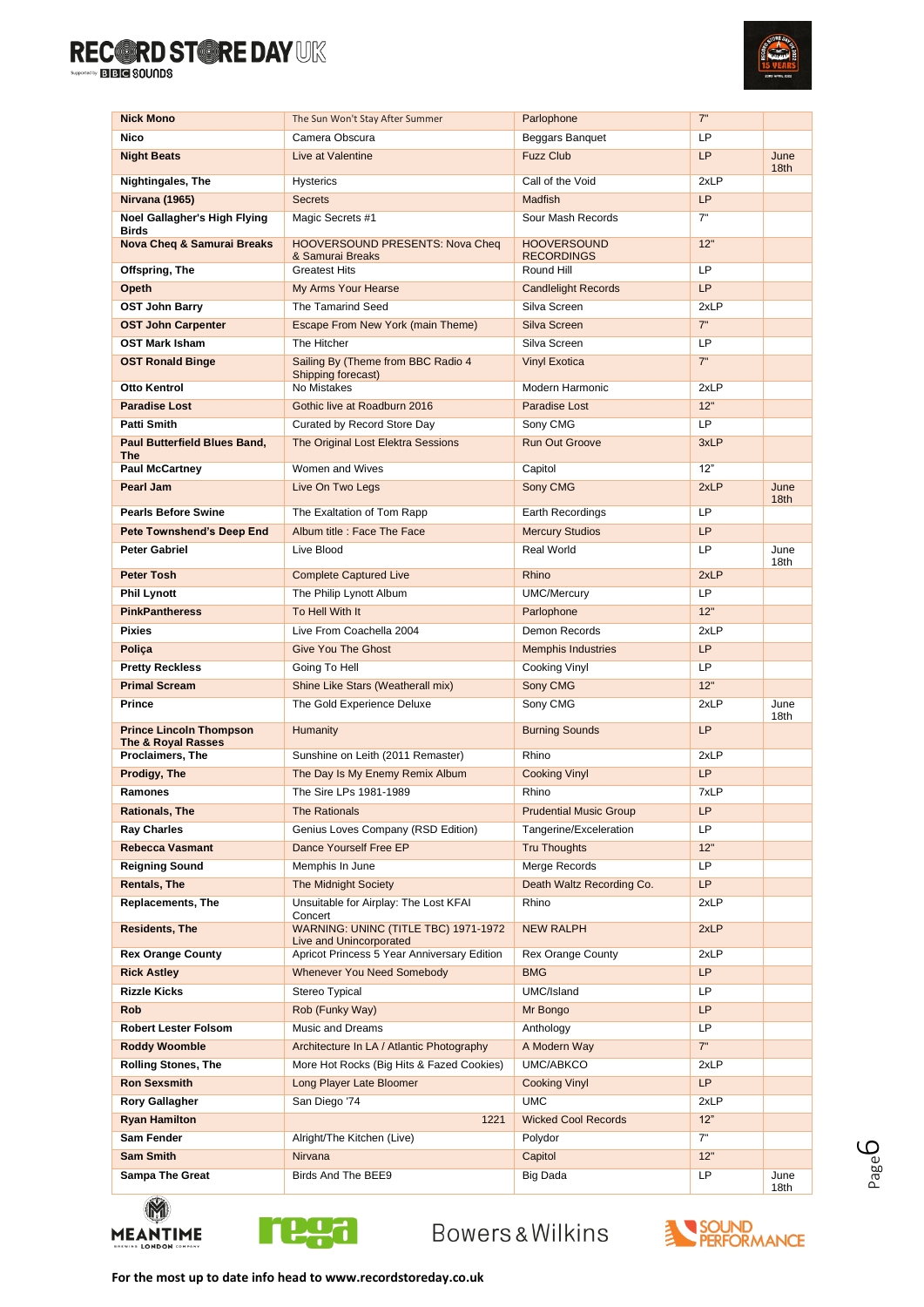

| <b>Sandie Shaw</b>                      | Hand In Glove (w/The Smiths)                                                             | <b>UMC</b>                               | 12"         |                          |
|-----------------------------------------|------------------------------------------------------------------------------------------|------------------------------------------|-------------|--------------------------|
| Sandro Brugnolini                       | L'uomo da gli occhiali a specchio                                                        | <b>BTF</b>                               | LP          |                          |
| <b>Sandy Denny</b>                      | The Early Home Recordings                                                                | <b>Earth Recordings</b>                  | 2xLP        |                          |
| <b>Sandy Denny</b>                      | Gold Dust Live At The Royalty                                                            | UMC/Island                               | <b>LP</b>   |                          |
| <b>Santana</b>                          | Splendiferous Santana                                                                    | Sony CMG                                 | LP          |                          |
| Sara Kays                               | Struck By Lightning                                                                      | Atlantic                                 | 12"         |                          |
| <b>Satan's Pilgrims</b>                 | Live At Jackpot Records                                                                  | <b>Jackpot Records</b>                   | LP          |                          |
| <b>Scott Walker</b>                     | <b>Boy Child</b>                                                                         | <b>UMC</b>                               | 2xLP        |                          |
| Sea Girls                               | <b>DNA</b>                                                                               | Polydor                                  | 7"          |                          |
| Sepultura                               | Revolusongs                                                                              | <b>BMG</b>                               | LP          |                          |
| <b>Shankar Family &amp; Friends</b>     | I Am Missing You b/w Lust                                                                | <b>Dark Horse Records</b>                | LP          |                          |
| <b>Sheena Easton</b>                    | The Definitive 12" Singles 1983-1987                                                     | CHERRY POP                               | 2xLP        |                          |
| <b>Shocking Blue</b>                    | At Home - The Singles                                                                    | Music On Vinyl                           | 10"         |                          |
| Simon Fowler & Oscar<br><b>Harrison</b> | Live On The River Boat                                                                   | Demon Records                            | 2xLP        |                          |
| <b>Simple Minds</b>                     | 5X5 Live                                                                                 | <b>Demon Records</b>                     | 3xLP        |                          |
| <b>Skunk Anansie</b>                    | An Acoustic Skunk Anansie - Live in                                                      | 100% Records                             | 12"         |                          |
|                                         | London                                                                                   |                                          | 7"          |                          |
| <b>Sky's The Limit</b><br>Slade         | Don't Be Afraid / Don't Be Afraid - Inst                                                 | J.M.J<br><b>BMG</b>                      | LP          |                          |
| Slash                                   | Ballzy                                                                                   |                                          |             |                          |
|                                         | Live ! 4 (feat. Myles Kennedy and The<br>Conspirators) (Live at Studios 60)              | <b>BMG</b>                               | 2xLP        | June<br>18th             |
| <b>Sleep Token</b>                      | Sundowning                                                                               | Spinefarm Records                        | LP          |                          |
| <b>Soul Jazz Records Presents</b>       | <b>Studio One Classics</b>                                                               | Soul Jazz Records                        | 2LP         | June<br>18 <sub>th</sub> |
| <b>Soul Jazz Records Presents</b>       | 100% Dynamite                                                                            | Soul Jazz Records                        | 2LP         | June                     |
|                                         |                                                                                          |                                          |             | 18th                     |
| Sound, The<br>St. Vincent               | <b>Counting The Days</b><br>The Nowhere Inn                                              | <b>Demon Records</b>                     | 2xLP<br>LP  |                          |
| <b>Steve Earle</b>                      |                                                                                          | Loma Vista Recordings<br><b>New West</b> | 7"          |                          |
|                                         | Up Against The Wall Redneck Mother /<br><b>Night Rider's Lament</b>                      |                                          |             |                          |
| <b>Steve Hackett</b>                    | The Tokyo Tapes                                                                          | <b>ESOTERIC ANTENNA</b>                  | 3xLP        | June                     |
| <b>Stevie Nicks</b>                     | Bella Donna (Deluxe Edition) (2LP)                                                       | Rhino                                    | 2xLP        | 18th                     |
| Stezo                                   | To The Max / It's My Turn                                                                | Sleeping Bag                             | 7"          |                          |
| <b>Stiff Little Fingers</b>             | <b>BBC Live In Concert</b>                                                               | Rhino                                    | 2xLP        |                          |
| <b>Stone Broken</b>                     | Ain't Always Easy                                                                        | Spinefarm Records                        | LP          |                          |
| <b>Streets, The</b>                     | ORIGINAL PIRATE MATERIAL BOXSET                                                          | <b>LOCKED ON</b>                         | LP          |                          |
| Suede                                   | Sci Fi Lullabies                                                                         | Demon Records                            | 3xLP        |                          |
| <b>Sugababes</b>                        | <b>Anniversary Remixes</b>                                                               | <b>London Records</b>                    | 12"         | June                     |
| Sun Ra Arkestra                         | Babylon                                                                                  | $In + Out$ Records                       | 2xLP        | 18 <sub>th</sub>         |
| <b>Sun's Signature</b>                  | Sun's Signature                                                                          | <b>Partisan Records</b>                  | 12"         | June                     |
|                                         |                                                                                          |                                          |             | 18 <sub>th</sub>         |
| <b>Super Furry Animals</b>              | Rings Around The World, B-Sides                                                          | BMG                                      | LP.         | June<br>18th             |
| <b>Superchunk</b>                       | Incidental Music 1991 - 1995                                                             | <b>Merge Records</b>                     | 2xLP        |                          |
| <b>Supergrass</b>                       | Moving                                                                                   | BMG / Echo                               | 12"         | June                     |
| <b>Suzanne Vega</b>                     | Close-Up Extras                                                                          | <b>Cooking Vinyl</b>                     | LP          | 18th                     |
| <b>Suzi Quatro</b>                      | Suzi Quatro [Deluxe Edition]                                                             | Chrysalis Records                        | 2xLP        | June                     |
|                                         |                                                                                          |                                          |             | 18th                     |
| <b>Sweet</b>                            | Platinum Rare VOL 2                                                                      | <b>Prudential Music Group</b>            | 2xLP<br>LP. |                          |
| T. Rex                                  | The Slider                                                                               | Demon Records                            |             |                          |
| <b>Soul Jazz Records Presents</b>       | PUNK 45: I'm A Mess! D-I-Y Or Die! Art,<br>Trash & Neon - Punk 45s In The UK 1977-<br>78 | Soul Jazz Records                        | 2LP         |                          |
| <b>Tangerine Dream</b>                  | Alpha Centauri                                                                           | <b>ESOTERIC RECORDINGS</b>               | LP.         | June<br>18th             |
| <b>Tangerine Dream</b>                  | Live At Reims Cinema Opera (September<br>23rd, 1975)                                     | <b>LMLR</b>                              | 2xLP        |                          |
| <b>Taylor Swift</b>                     | The Lakes                                                                                | EMI                                      | 7"          |                          |
| <b>Teenage Waitress</b>                 | You Ain't Got It Bad                                                                     | Colorama                                 | 7"          |                          |
| Tegan & Sara                            | Still Jealous                                                                            | <b>Warner Records</b>                    | 12"         |                          |
| <b>Terry Edwards And The</b>            | My Wife Doesn't Understand Me                                                            | <b>Sartorial Records</b>                 | 2xLP        |                          |
| <b>Scapegoats</b><br>Tesseract          | Polaris                                                                                  | Kscope                                   | LP.         |                          |
| <b>Thomas Dolby</b>                     | Hyperactive                                                                              | <b>BMG</b>                               | 12"         |                          |
|                                         |                                                                                          |                                          |             |                          |